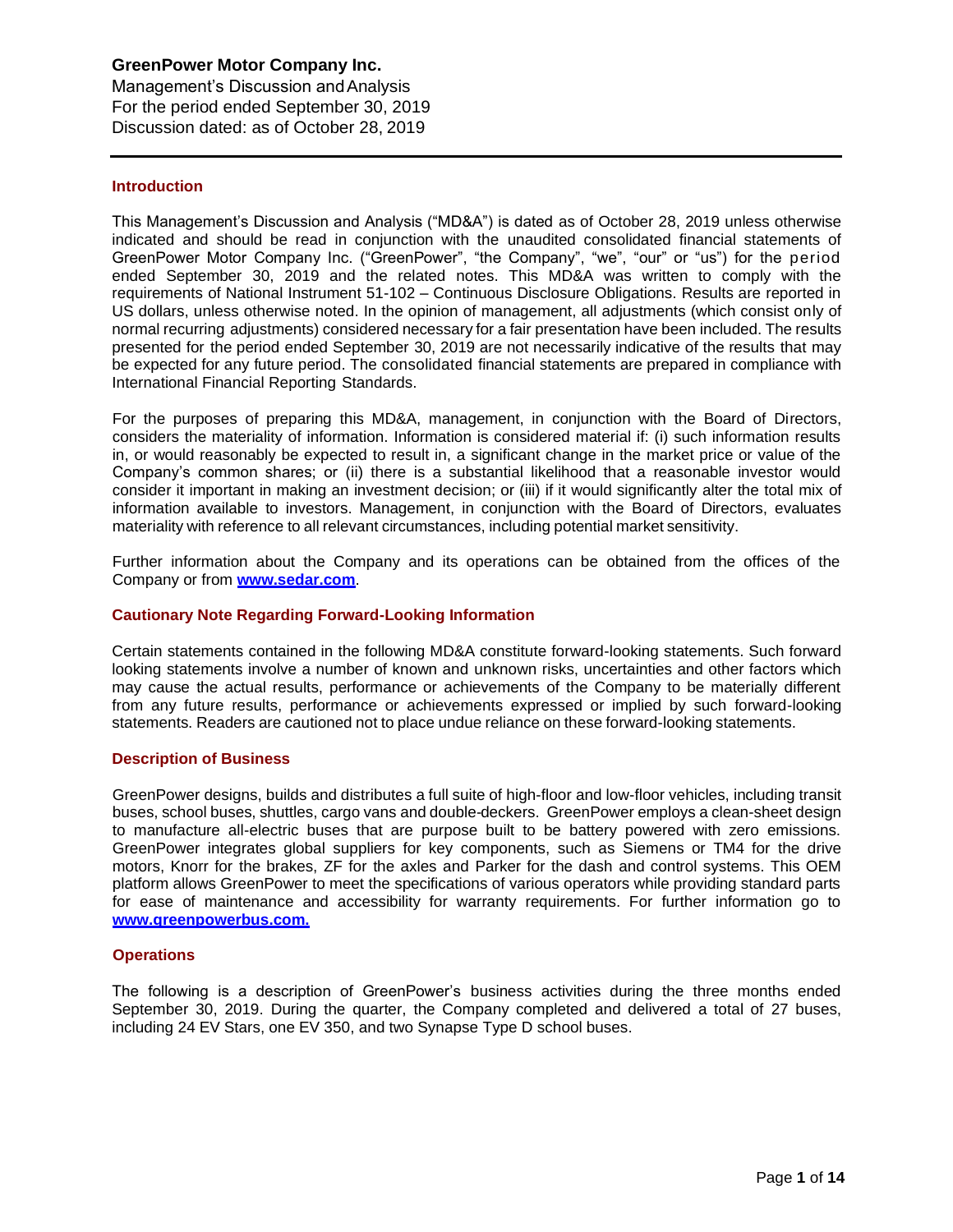Management's Discussion andAnalysis For the period ended September 30, 2019 Discussion dated: as of October 28, 2019

During the three-month period ended September 30, 2019, the company delivered a total of 24 EV Stars to three customers. GreenPower delivered three EV Stars to Green Commuter, and one EV Star was delivered to Sacramento Regional Transit ("SacRT"), completing its initial order of six EV Stars from GreenPower. In addition, GreenPower delivered 20 EV Stars to Creative Bus Sales, fifteen of which were equipped with disability lifts, and five of which were outfitted with the max seating configuration. With the first 20 EV Stars in hand, Creative Bus Sales is now actively marketing the EV Stars through its national sales network of 18 locations. To date, EV Stars have been delivered to Creative Bus Sales dealerships in California, Oregon, Washington, Texas, Arizona, Colorado, Indiana, Pennsylvania, and Georgia.

During the quarter GreenPower delivered one EV350 forty-foot low floor transit bus to the City of Porterville, which represents the tenth and final EV 350 to be delivered to the City of Porterville, thereby completing its order of ten buses. Finally, GreenPower delivered two Synapse Type D school buses for the Rialto Unified School District pursuant to its sales agreement with Adomani Electric, Inc. The delivery of these two vehicles marks GreenPower's first deliveries of all-electric Type D school buses, which were at a low margin. The company has an additional four Synapse Type D school buses in inventory which it expects to deliver to customers in the coming months, pursuant to existing orders.

The Company has its vehicles listed under the California HVIP (Hybrid and Zero-emission truck and bus voucher incentive project) for vouchers ranging from \$80,000 to \$220,000 for a bus purchased for use in the State of California. Presently the Company has approved HVIP voucher requests for 118 vehicles totalling \$12,300,000 that have been reserved from funds allocated to the program in 2019. On July 23, 2019 all funds available for HVIP for the current year had been requested and a wait list for future allocations was started, which currently has requests in excess of \$125 million. On October 24, 2019 the California Air Resource Board approved funding of \$142 million for next year and these funds are expected to be advanced in January 2020. These issues have impacted the timing and availability of funds for new purchasers of GreenPower buses in the State of California.

The state of California recently announced a first round of funding of \$65 million from VW Mitigation Trust funds allocated to the state. This funding offers between \$120,000 and \$160,000 for each EV Star sold in California, and between \$135,000 and \$180,000 for each transit bus sold. GreenPower anticipates that sales of its all-electric buses, and EV Stars in particular, will receive funding from this program over time.

The Company continues to manage several vehicle production-runs concurrently, with the following major projects underway:

- Production of five EV 250's for Airline Coach Services;
- Production of ten EV Star Plus buses, three of which are for an existing order with SacRT;
- Production of EV Stars, with 42 vehicles in process.

As at September 30, 2019, the Company had:

- Three EV350's, a Synapse shuttle and ancillary equipment classified as property and equipment totaling approximately \$660,000;
- Finished goods inventory of approximately \$2.6 million comprised of 16 EV Stars, one Synapse school bus, one EV350 and charging stations;
- Work in process Inventory of \$4.3 million including 42 EV Stars, 10 EV Star Plus, three Synapse school buses and five EV 250s.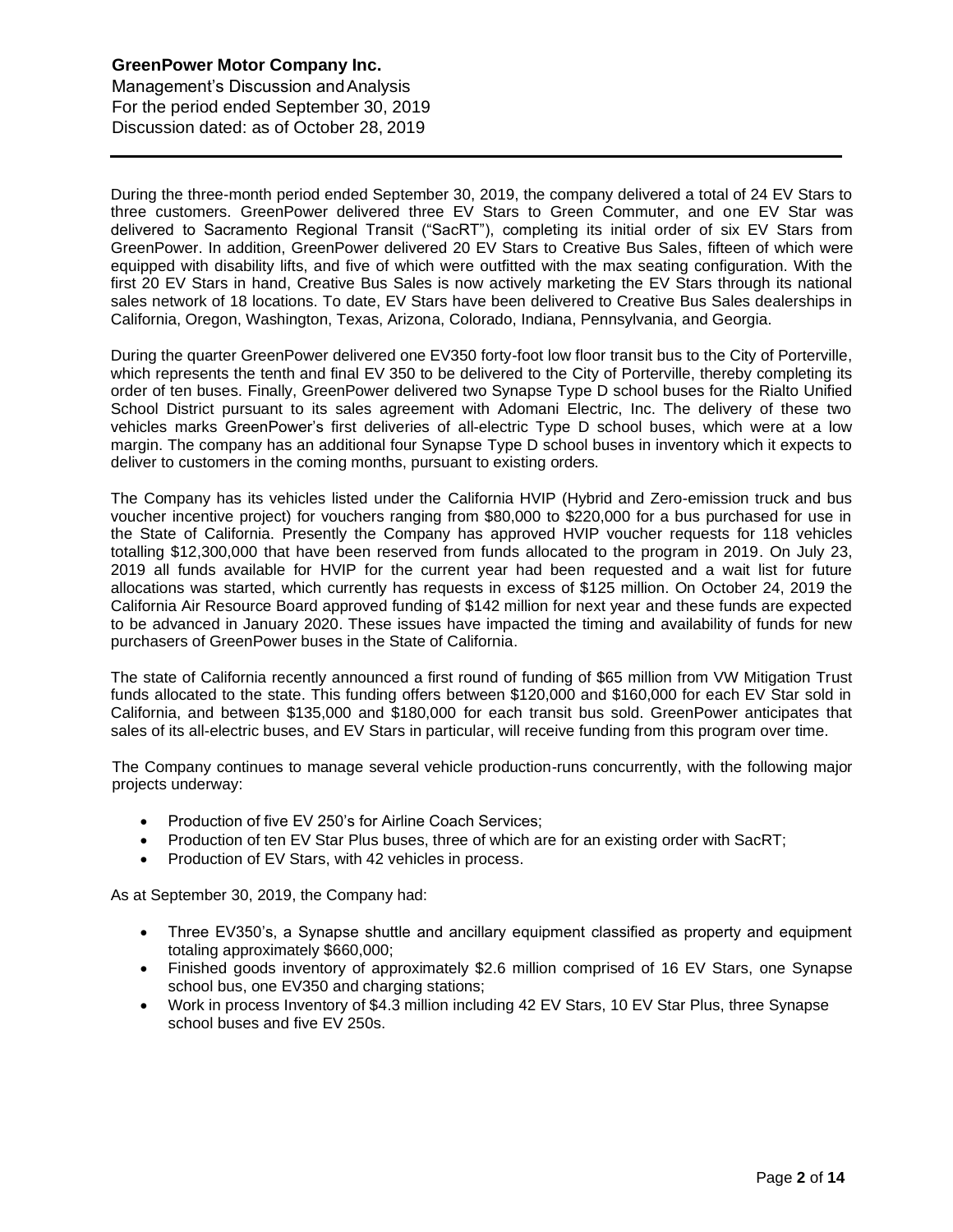Management's Discussion andAnalysis For the period ended September 30, 2019 Discussion dated: as of October 28, 2019

# **Trends**

The Company does not know of any trends, commitments, events, or uncertainties that are expected to have a material effect on the Company's business, financial condition, or results of operations other than as disclosed herein under "Risk Factors" and the paragraph below.

#### **Results of Operations**

#### For the three-month period ended September 30, 2019

For the three-month period ended September 30, 2019 the Company recorded revenues of \$5,430,503 and cost of revenues of \$4,038,365 generating a gross profit of \$1,392,138 or 26% of revenues. Revenue was generated from the sale of one EV 350, two Synapse Type D school buses and 24 EV Stars, as well as revenue from finance and operating leases and other sources. Operating costs consisted of administrative fees of \$780,466 relating to salaries, project management, accounting, and administrative services; transportation costs of \$56,884 which relate to the use of trucks, trailers, contractors as well as other operational costs needed to transport company products around North America; travel, accommodation, meals and entertainment costs of \$99,403 related to travel for project management, demonstration of company products, and trade shows; product development costs of \$301,313; sales and marketing costs of \$49,322; professional fees of \$52,940 consisting of legal and audit fees; and office expense of \$36,125 consisting of rent and other office expenses, as well as non-cash expenses including \$53,025 of share-based compensation expense and depreciation of \$160,661, generating a loss from operations before interest, accretion and foreign exchange of \$(198,001).

Interest and accretion on the line of credit, convertible debentures and promissory notes totalled \$510,042, and a foreign exchange loss of \$4,325 resulted in a loss for the period of \$(712,368). Non-cash expenses consisting of depreciation, accretion and accrued interest, share-based compensation, warranty accrual and amortization of deferred financing fees totaled \$690,496 in the three-month period.

The consolidated total comprehensive loss for the three-month period was impacted by \$15,379 of other comprehensive income as a result of the translation of the entities with a different functional currency than presentation currency.

#### For the six-month period ended September 30, 2019

For the six-month period ended September 30, 2019 the Company recorded revenues of \$7,880,454 and cost of revenues of \$5,764,920 generating a gross profit of \$2,115,534 or 27% of revenues. Revenue was generated from the sale of two EV 350s, two Synapse Type D school buses and 27 EV Stars, as well as revenue from finance and operating leases and other sources. Operating costs consisted of administrative fees of \$1,449,369 relating to salaries, project management, accounting, and fees of \$1,449,369 relating to salaries, project management, accounting, and administrative services; transportation costs of \$118,864 which relate to the use of trucks, trailers, contractors as well as other operational costs needed to transport company products around North America; travel, accommodation, meals and entertainment costs of \$187,750 related to travel for project management, demonstration of company products, and trade shows; product development costs of \$515,726; sales and marketing costs of \$146,480; professional fees of \$113,632 consisting of legal and audit fees; and office expense of \$93,608 consisting of rent and other office expenses, as well as noncash expenses including \$146,569 of share-based compensation expense and depreciation of \$304,247, generating a loss from operations before interest, accretion and foreign exchange of \$(960,711).

Interest and accretion on the line of credit, convertible debentures and promissory notes totalled \$1,010,654, and a foreign exchange loss of \$4,487 resulted in a loss for the period of \$(1,975,852).

The consolidated total comprehensive loss for the six-month period was impacted by \$10,868 of other comprehensive income as a result of the translation of the entities with a different functional currency than presentation currency.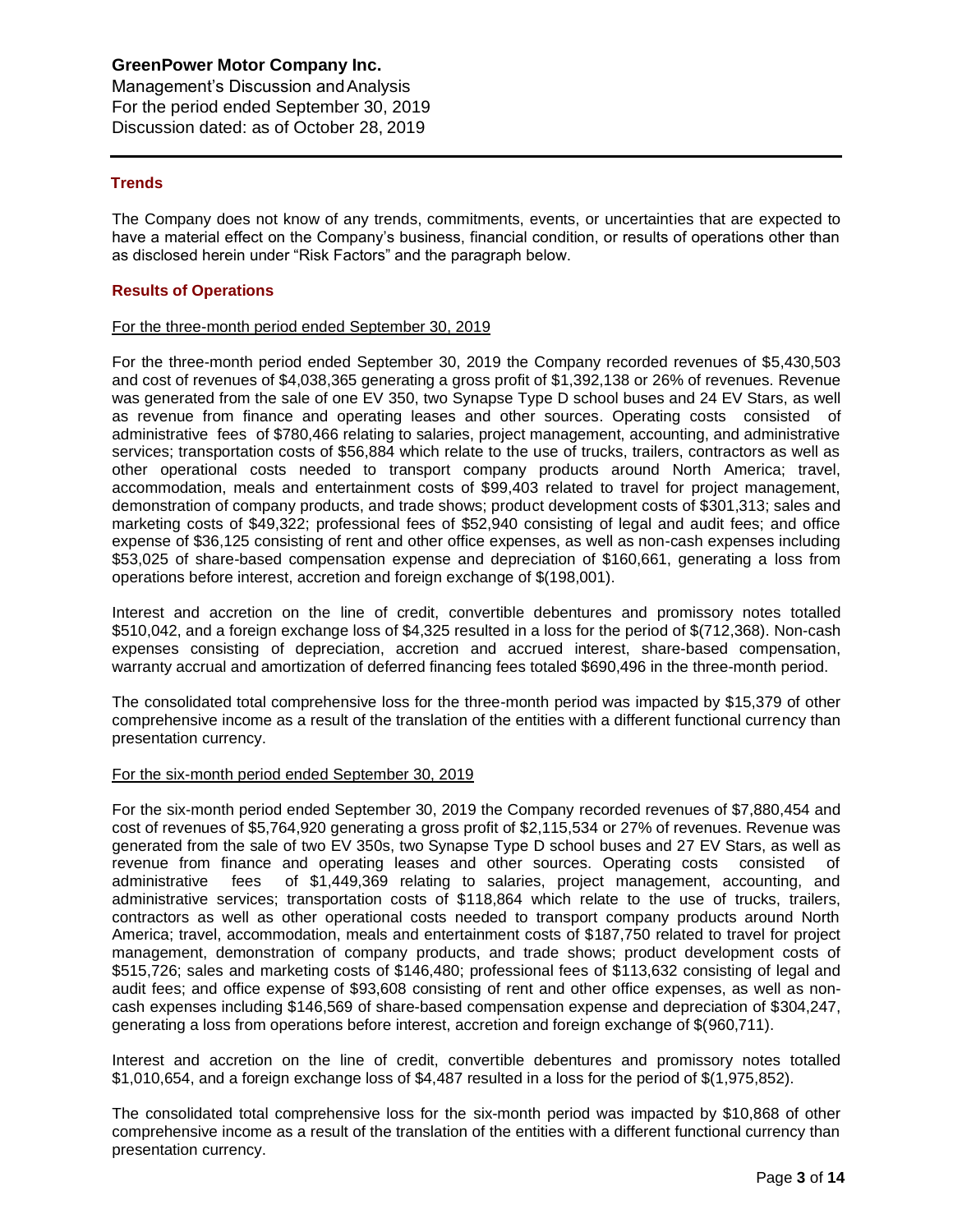Management's Discussion andAnalysis For the period ended September 30, 2019 Discussion dated: as of October 28, 2019

### For the three-month period ended September 30, 2018

For the three-month period ended September 30, 2018 the Company recorded revenues of \$9,008 and cost of revenues of nil generating a gross profit of \$9,008. Operating costs consisted of administrative fees of \$532,789 relating to salaries, project management, accounting, and administrative services; transportation costs of \$74,503 which relate to the use of trucks, trailers, contractors as well as other operational costs needed to transport company products around North America; travel, accommodation, meals and entertainment costs of \$80,104 related to travel for project management, demonstration of company products, and trade shows; product development costs of \$6,637; sales and marketing costs of \$93,710; professional fees of \$38,834 consisting of legal and audit fees; and office expense of \$68,724 consisting of rent and other office expenses; non-cash expenses including \$88,903 of share-based compensation expense and depreciation of \$114,672, generating a loss from operations before interest, accretion and foreign exchange of \$(1,089,868).

Interest and accretion on the line of credit, convertible debentures and promissory notes totalled \$354,180, and a foreign exchange loss of \$1,424 resulted in a loss for the period of \$(1,445,472). Noncash expenses consisting of depreciation, accretion and accrued interest, share-based compensation, and amortization of deferred financing fees totaled \$403,000 in the three-month period.

The consolidated total comprehensive loss for the three-month period was impacted by \$(12,151) of other comprehensive loss as a result of the translation of the entities with a different functional currency than presentation currency.

#### For the six-month period ended September 30, 2018

For the six-month period ended September 30, 2019 the Company recorded revenues of \$2,489,362 and cost of revenues of \$1,612,229 generating a gross profit of \$877,133 or 35% of revenues. Revenue was generated from the sale of three EV 350s. Operating costs consisted of administrative fees of \$1,009,427 relating to salaries, project management, accounting, and administrative services; transportation costs of \$129,364 which relate to the use of trucks, trailers, contractors as well as other operational costs needed to transport company products around North America; travel, accommodation, meals and entertainment costs of \$146,816 related to travel for project management, demonstration of company products, and trade shows; product development costs of \$170,259; sales and marketing costs of \$220,084; professional fees of \$120,010 consisting of legal and audit fees; and office expense of \$147,548 consisting of rent and other office expenses, as well as non-cash expenses including \$181,709 of share-based compensation expense and depreciation of \$229,362, generating a loss from operations before interest, accretion and foreign exchange of \$(1,477,446).

Interest and accretion on the line of credit, convertible debentures and promissory notes totalled \$596,654, and a foreign exchange loss of \$551 resulted in a loss for the period of \$(2,074,651).

The consolidated total comprehensive loss for the six-month period was impacted by \$(18,023) of other comprehensive income as a result of the translation of the entities with a different functional currency than presentation currency.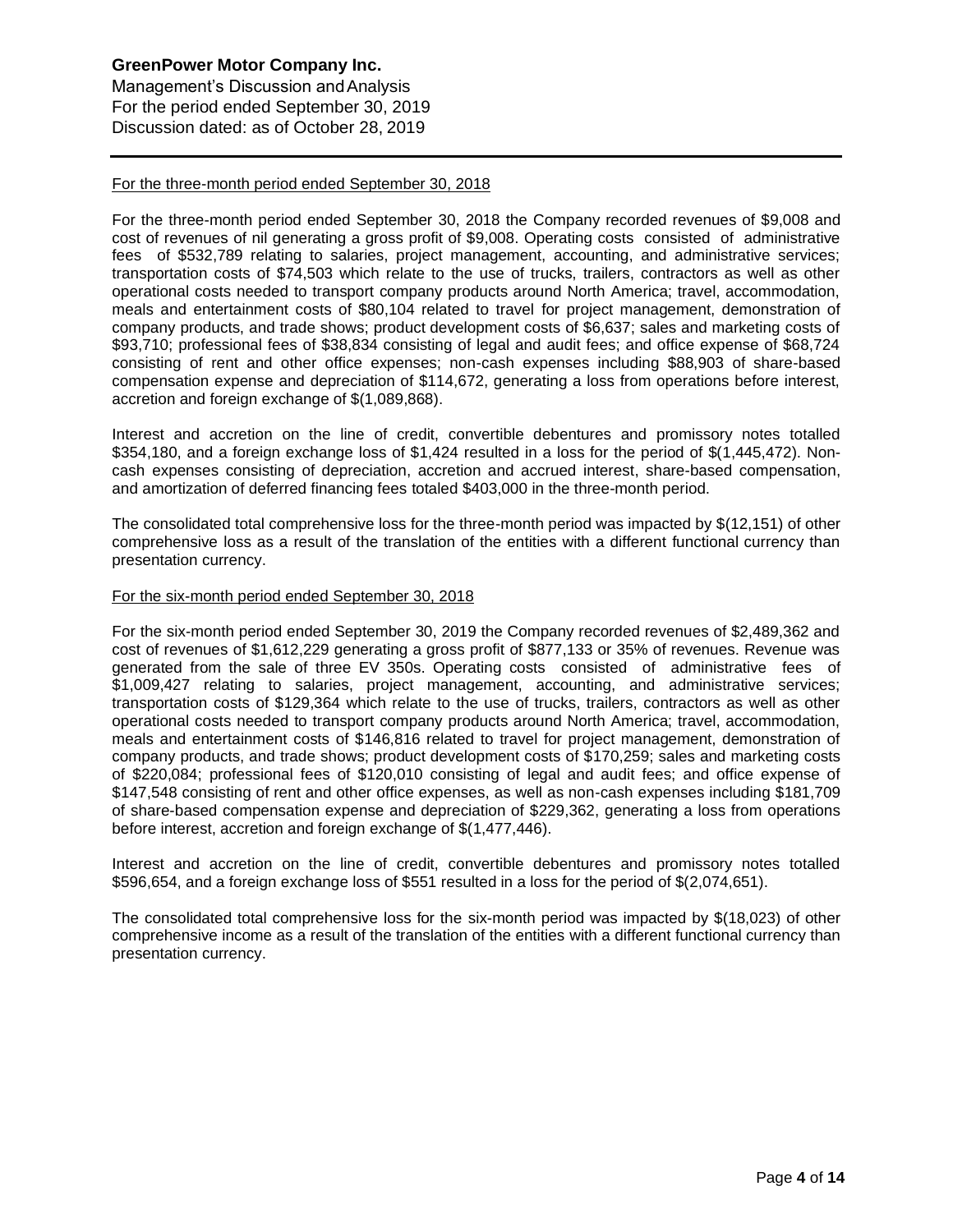Management's Discussion andAnalysis For the period ended September 30, 2019 Discussion dated: as of October 28, 2019

A summary of selected information for each of the quarters presented below is as follows:

|                                              | <b>Three Months Ended</b> |             |  |             |     |             |   |              |  |  |
|----------------------------------------------|---------------------------|-------------|--|-------------|-----|-------------|---|--------------|--|--|
|                                              | September 30,             |             |  | June 30,    |     | March 31,   |   | December 31, |  |  |
|                                              |                           | 2019        |  | 2019        |     | 2019        |   | 2018         |  |  |
| <b>Financial results</b>                     |                           |             |  |             |     |             |   |              |  |  |
| Revenues                                     | \$.                       | 5,430,503   |  | \$2,449,951 | \$. | 2,486,611   | S | 1,106,530    |  |  |
| Net income (loss) for the period             |                           | (712, 368)  |  | (1,263,484) |     | (1,553,824) |   | (915,734)    |  |  |
| Basic and diluted earnings/(loss) per share* | \$                        | $(0.01)$ \$ |  | $(0.01)$ \$ |     | $(0.02)$ \$ |   | (0.01)       |  |  |
| Balance sheet data                           |                           |             |  |             |     |             |   |              |  |  |
| Working capital (deficit)                    |                           | 1,648,610   |  | 2,775,679   |     | (155,176)   |   | (80, 804)    |  |  |
| <b>Total assets</b>                          |                           | 14,515,250  |  | 15,620,864  |     | 11,910,299  |   | 12,843,812   |  |  |
| Shareholders' equity                         |                           | 1,951,725   |  | 2,439,746   |     | (85,636)    |   | 414,804      |  |  |

|                                              | Three Months Ended |             |     |             |   |           |    |              |  |           |
|----------------------------------------------|--------------------|-------------|-----|-------------|---|-----------|----|--------------|--|-----------|
|                                              | September 30,      |             |     | June 30,    |   | March 31, |    | December 31, |  |           |
|                                              |                    | 2018        |     | 2018        |   | 2018      |    | 2017         |  |           |
| Financial results                            |                    |             |     |             |   |           |    |              |  |           |
| Revenues                                     | \$                 | 9.008       | \$. | 2,480,412   | S | 3,435,990 | \$ | 20,453       |  |           |
| Net income (loss) for the period             | (1, 445, 472)      |             |     | (629, 179)  |   | 665,059   |    | (1,081,095)  |  |           |
| Basic and diluted earnings/(loss) per share* | \$                 | $(0.02)$ \$ |     | $(0.01)$ \$ |   | 0.01      | S  | (0.01)       |  |           |
| IBalance sheet data                          |                    |             |     |             |   |           |    |              |  |           |
| Working capital (deficit)                    |                    | 824,357     |     | 1,892,871   |   | 2,180,184 |    | 2,056,090    |  |           |
| <b>Total assets</b>                          | 11,698,365         |             |     | 8,814,984   |   | 7,490,466 |    |              |  | 6,952,374 |
| Shareholders' equity                         |                    | 1,264,228   |     | 1,662,694   |   | 2,167,745 |    | 1,877,410    |  |           |

\* Based upon the weighted average number of shares issued and outstanding for the period

The following table summarizes vehicle deliveries pursuant to vehicle leases and vehicle sales for the last four quarters:

|                         | For the three months ended |               |           |              |  |  |  |  |  |
|-------------------------|----------------------------|---------------|-----------|--------------|--|--|--|--|--|
|                         | September 30,              | June 30,      | March 31, | December 31, |  |  |  |  |  |
|                         | 2019                       | 2019          | 2019      | 2018         |  |  |  |  |  |
| <b>Vehicle Sales</b>    |                            |               |           |              |  |  |  |  |  |
| <b>EV 350</b>           |                            |               | 3         |              |  |  |  |  |  |
| EV Star                 | 24                         |               |           |              |  |  |  |  |  |
| Synapse school bus      | $\mathcal{P}$              | Ω             |           |              |  |  |  |  |  |
| Total                   | 27                         | 4             | 6         | 2            |  |  |  |  |  |
| <b>Vehicle Leases</b>   |                            |               |           |              |  |  |  |  |  |
| <b>EV 350</b>           | n                          | O             |           |              |  |  |  |  |  |
| <b>EV 250</b>           | O                          | n             |           |              |  |  |  |  |  |
| <b>EV Star</b>          |                            |               |           |              |  |  |  |  |  |
| Total                   | 0                          | $\mathfrak z$ | 0         | 3            |  |  |  |  |  |
|                         |                            |               |           |              |  |  |  |  |  |
| <b>Total Deliveries</b> | 27                         | 6             | 6         | 5            |  |  |  |  |  |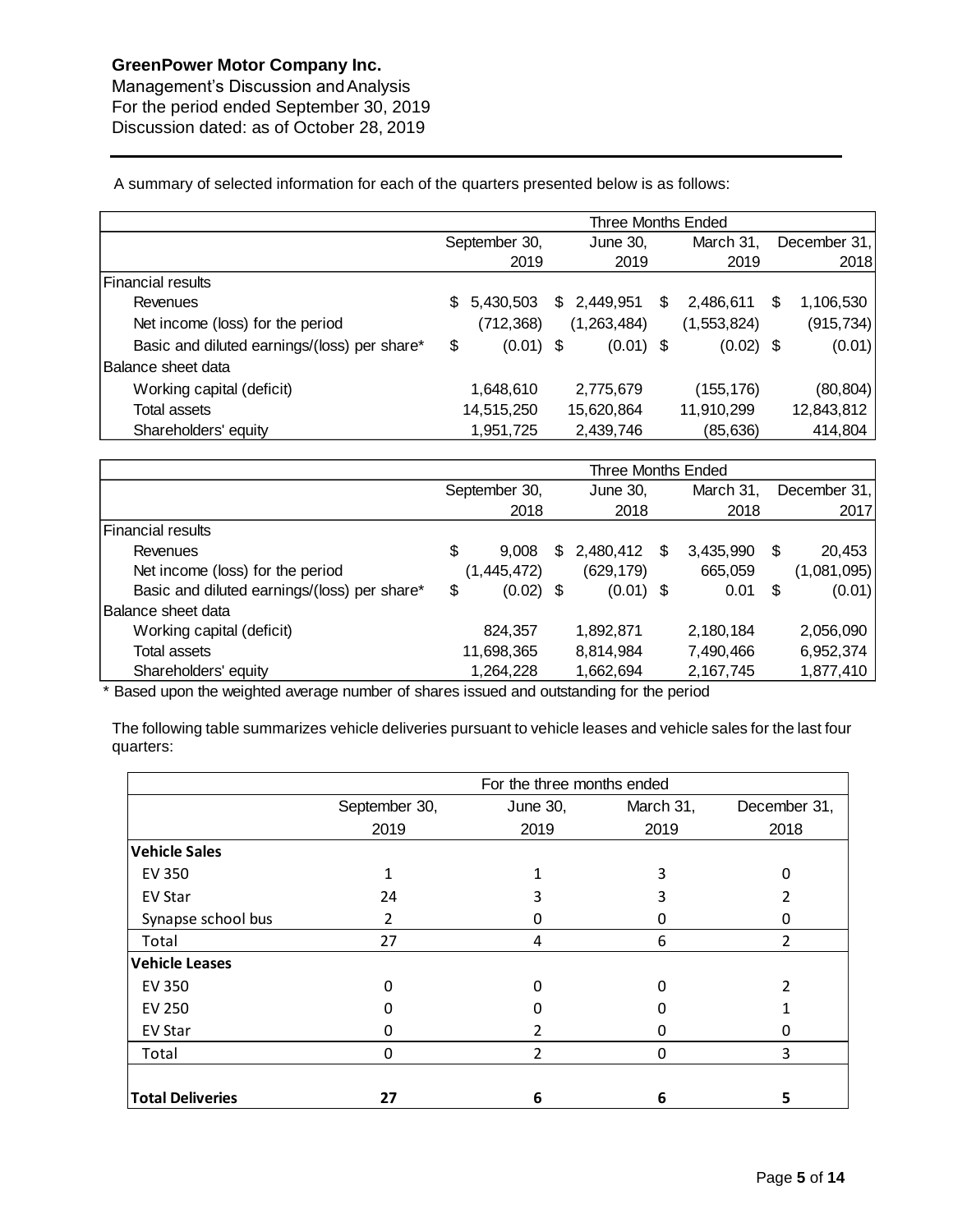Management's Discussion andAnalysis For the period ended September 30, 2019 Discussion dated: as of October 28, 2019

The following table summarizes cash expenses for the last four quarters:

|                                         | For the three months ended |            |    |            |    |           |    |              |  |  |
|-----------------------------------------|----------------------------|------------|----|------------|----|-----------|----|--------------|--|--|
|                                         | September 30,              |            |    | June 30.   |    | March 31, |    | December 31, |  |  |
|                                         |                            | 2019       |    | 2019       |    | 2019      |    | 2018         |  |  |
| <b>Total Expenses</b>                   | \$                         | 2,104,506  | \$ | 1,986,880  | \$ | 1,866,235 | \$ | 1,506,043    |  |  |
| Less:                                   |                            |            |    |            |    |           |    |              |  |  |
| Depreciation                            |                            | (160, 661) |    | (143, 586) |    | (172,607) |    | (114, 239)   |  |  |
| Accretion                               |                            | (133, 373) |    | (129, 989) |    | (127,002) |    | (127,320)    |  |  |
| Share-based payments                    |                            | (53,025)   |    | (93, 544)  |    | (93, 750) |    | (57, 282)    |  |  |
| Amortization of deferred financing fees |                            | (154, 883) |    | (156, 732) |    | (92, 948) |    | (75, 973)    |  |  |
| <b>Warranty Accrual</b>                 |                            | (188,554)  |    | (38, 864)  |    | (88, 589) |    | (38, 420)    |  |  |
|                                         |                            |            |    |            |    |           |    |              |  |  |
| <b>Total Cash Expenses (1)</b>          | \$                         | 1,414,010  | S  | 1,424,165  | S  | 1,291,339 | S  | 1,092,809    |  |  |

The following table summarizes adjusted EBITDA for the last four quarters:

|                                  | For the three months ended |                 |                  |                  |              |  |  |  |  |
|----------------------------------|----------------------------|-----------------|------------------|------------------|--------------|--|--|--|--|
|                                  |                            | September 30,   | June 30,         | March 31.        | December 31, |  |  |  |  |
|                                  |                            | 2019            | 2019             | 2019             | 2018         |  |  |  |  |
| Net loss for the period<br>Plus: | \$                         | $(712, 368)$ \$ | $(1,263,484)$ \$ | $(1,553,706)$ \$ | (915, 734)   |  |  |  |  |
| Depreciation                     |                            | 160,661         | 143,586          | 172,607          | 114,239      |  |  |  |  |
| Interest and accretion           |                            | 510,042         | 500,612          | 428,668          | 375,601      |  |  |  |  |
| Share-based payments             |                            | 53,025          | 93,544           | 93,750           | 57,282       |  |  |  |  |
| <b>Warranty Accrual</b>          |                            | 188,554         | 38,864           | 88,589           | 38,420       |  |  |  |  |
| <b>Adjusted EBITDA (1)</b>       |                            | 199,914         | (525, 742)       | (858, 681)       | (368,612)    |  |  |  |  |

(1) Non-IFRS Financial Measures: "Total Cash Expenses", as defined above, and "Adjusted EBITDA" reflects net income or loss before interest, taxes, share-based payments, depreciation and amortization, and warranty accrual. Adjusted EBITDA is a measure used by analysts and investors as an indicator of operating cash flow since it excludes the impact of movements in working capital items, non-cash charges and financing costs. Therefore, Adjusted EBITDA gives the investor information as to the cash generated from the operations of a business. However, Adjusted EBITDA is not a measure of financial performance under IFRS and should not be considered a substitute for other financial measures of performance. Adjusted EBITDA as calculated by GreenPower may not be comparable to Adjusted EBITDA as calculated and reported by other companies. The most comparable IFRS measure to Adjusted EBITDA is net income.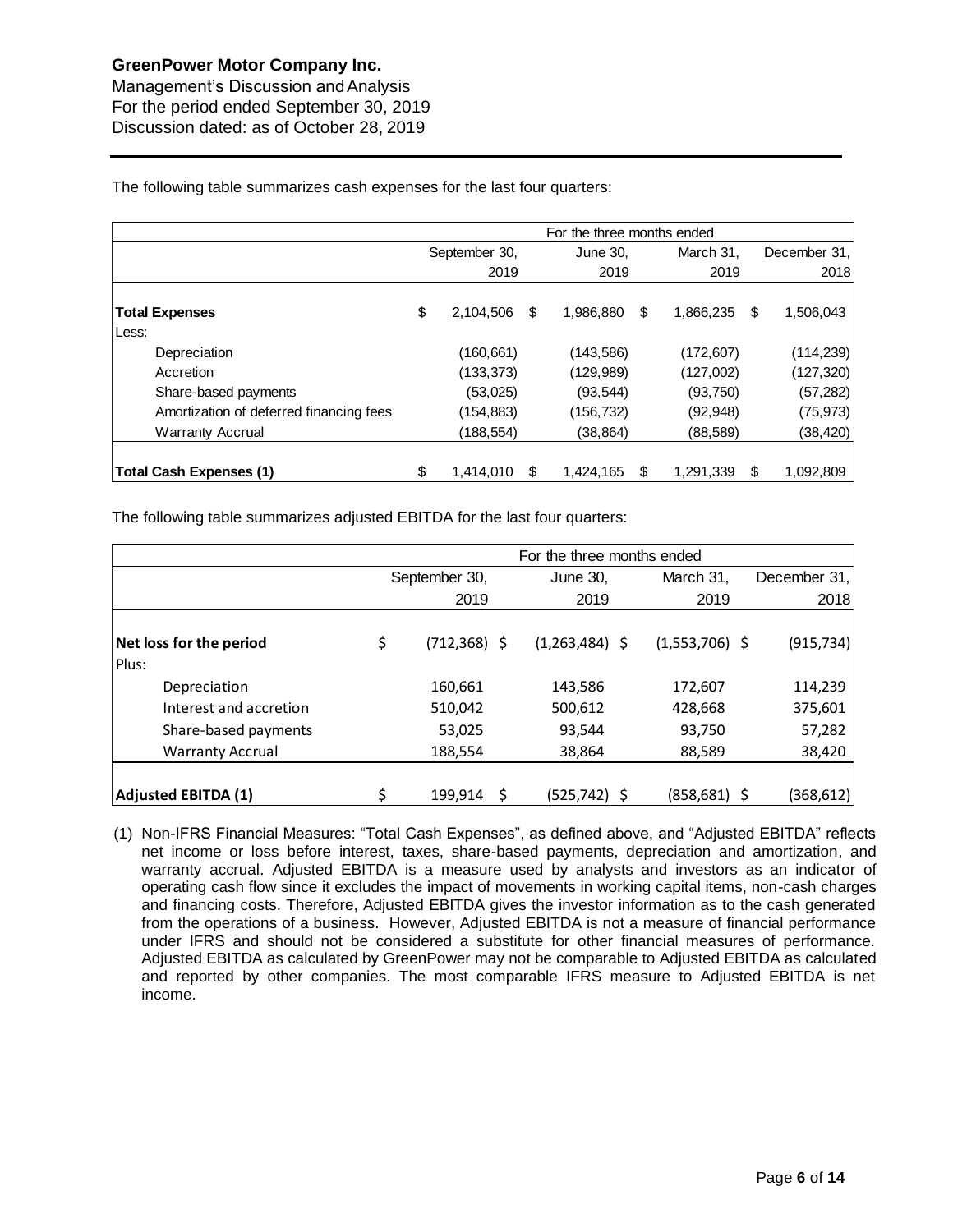Management's Discussion andAnalysis For the period ended September 30, 2019 Discussion dated: as of October 28, 2019

# **Liquidity**

At September 30, 2019, the Company had a cash and restricted cash balance of \$487,230, available funds on its Line of Credit of \$366,084 which are reflected in the working capital of \$1,648,610. The Company manages its capital structure and makes adjustments to it based on available funds to the Company. The Company will continue to rely on additional financings and the sale of its inventory to further its operations and meet its capital requirements to manufacture EV vehicles, complete the Altoona test, initiate construction of the manufacturing facility, and further develop its sales and marketing, engineering, and technical resources.

#### **Capital Resources**

Three months ended September 30, 2019 and up to the date of this report

Authorized: Unlimited number of common shares without par value Authorized: Unlimited number of preferred shares without par value

As at September 30, 2019, the Company had the following outstanding convertible debentures all with an 8% interest rate and a term of four years. The Convertible Debentures have effective rates ranging from 28.3% - 38.5%.

| <b>Issue Date</b> | Amount<br>(SCDN) | <b>Converted</b><br><b>Amount</b><br>(SCDN) | <b>Matured</b><br><b>Amount</b><br>(\$CDN) | Outstanding<br>Amount<br>(\$CDN) | <b>Conversion</b><br><b>Price</b><br>(SCDN) | <b>Shares on</b><br><b>Conversion</b> |
|-------------------|------------------|---------------------------------------------|--------------------------------------------|----------------------------------|---------------------------------------------|---------------------------------------|
| Dec 11, 2015      | 777,000          | (60,000)                                    | (717,000)                                  |                                  | 0.40                                        | n/a                                   |
| May 17, 2017      | 1,900,000        |                                             |                                            | 1,900,000                        | 0.65                                        | 2,923,077                             |
| May 31, 2017      | 250,000          |                                             |                                            | 250,000                          | 0.65                                        | 384,615                               |
| Sep 25, 2017      | 1,476,000        |                                             |                                            | 1,476,000                        | 0.40                                        | 3,690,000                             |
| Oct 16, 2017      | 2,220,000        | (250,000)                                   |                                            | 1,970,000                        | 0.40                                        | 4,925,000                             |
| Total             | 6,623,000        | (310,000)                                   | (717.000)                                  | 5,596,000                        |                                             | 11.922.692                            |

On July 19, 2019 CDN \$50,000 worth of debentures (issued on October 16, 2017) were converted into 125,000 common shares with a conversion price of CDN \$0.40.

During the three-month period ended September 30, 2019, the Company incurred share-based compensation expense with a measured fair value of \$53,025. The fair value of the options granted and vested were recorded as share-based payments on the Consolidated Condensed Interim Statements of Operations.

On May 14, 2019 the shareholders approved a new rolling stock option plan with a limit of 10% of the issued shares (the "2019 Stock Option Plan"). As at September 30, 2019, there were 5,015,412 options available for issuance under the 2019 Stock Option Plan. The Company did not issue any stock options during the quarter ended September 30, 2019.

#### **Investing Activities**

#### For the three months ended September 30, 2019

See the Operations and Capital Resources sections above for a summary of the Company activities during the three months ended September 30, 2019.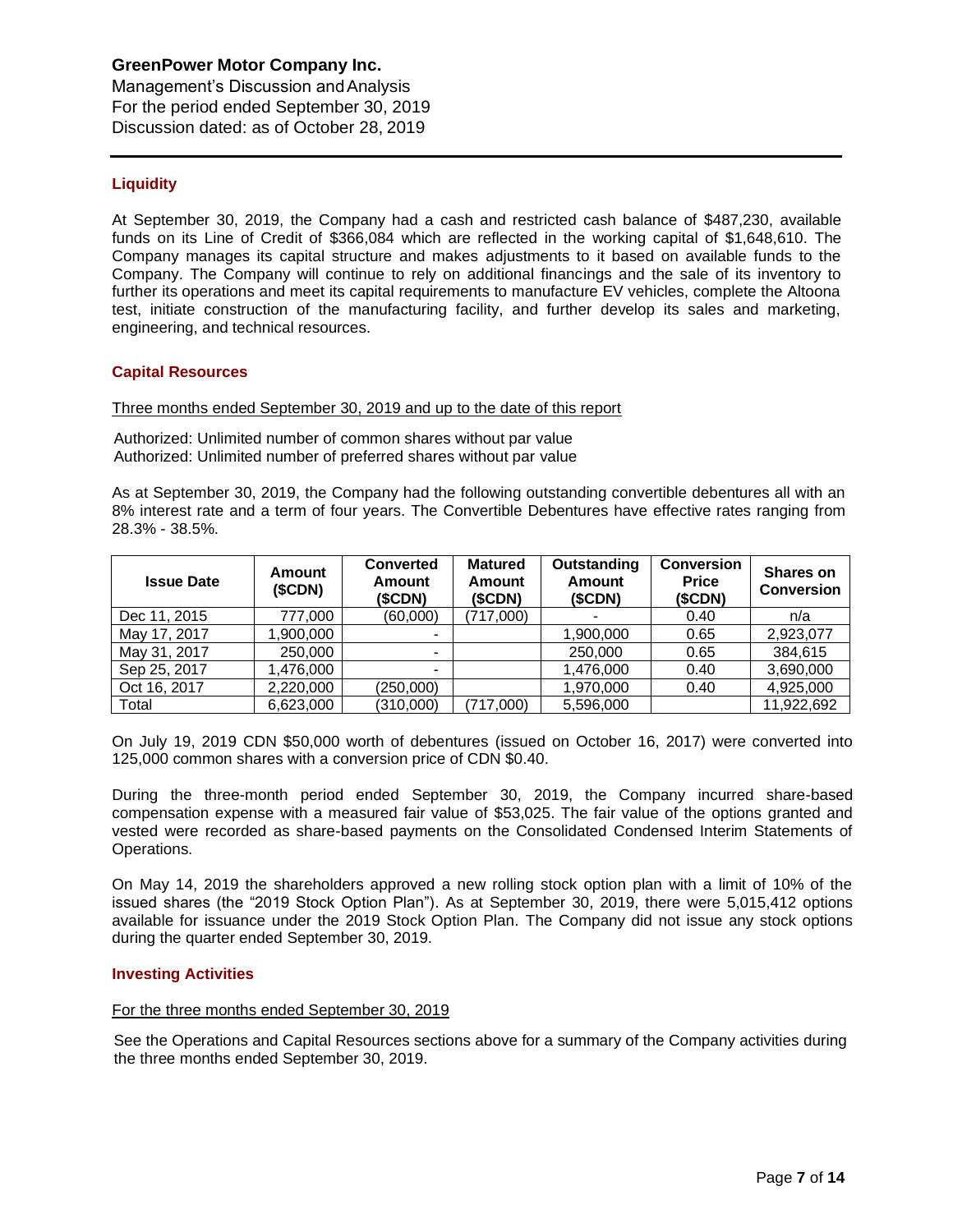Management's Discussion andAnalysis For the period ended September 30, 2019 Discussion dated: as of October 28, 2019

## **Off-Balance Sheet Arrangements**

As of the date of this filing, the Company does not have any off-balance sheet arrangements that have, or are reasonably likely to have, a current or future effect on the results of operations or financial condition of the Company including, without limitation, such considerations as liquidity and capital resources that have not previously been discussed, other than payments on one lease that is classified as a short term lease, which totaled \$8,020 for the three months ended September 30, 2019, and was recognized in rent and maintenance expense. This lease is scheduled to terminate during the year ended March 31, 2020, and the remaining minimum lease payments until the end of the respective lease is \$12,271.

## **Related Party Transactions**

A summary of compensation for directors, officers and key management personnel is as follows:

|                               | For the Six Months Ended |            |                                       |         |  |  |  |  |
|-------------------------------|--------------------------|------------|---------------------------------------|---------|--|--|--|--|
|                               |                          |            | September 30, 2019 September 30, 2018 |         |  |  |  |  |
| Salaries and Benefits (1)     | \$                       | 211,105 \$ |                                       | 312,203 |  |  |  |  |
| Consulting fees (2)           |                          | 120,000    |                                       |         |  |  |  |  |
| Accommodation (3)             |                          | 762        |                                       |         |  |  |  |  |
| Truck and Trailer Rentals (4) |                          | 54,403     |                                       | 73,250  |  |  |  |  |
| Options Vested (5)            |                          | 129,463    |                                       | 122,514 |  |  |  |  |
| Total                         |                          | 515,732    |                                       | 507,967 |  |  |  |  |

- 1) Salaries and benefits incurred with directors, officers and a former officer are included in Administrative fees on the Consolidated Statements of Operations.
- 2) Consulting fees included in professional fees and sales and marketing on the Consolidated Statements of Operations are paid to the directors, the Chairman, and to the CEO of the Company to provide accounting, management consulting and director services.
- 3) Accommodation expense paid to Stage Coach Landing, Inc., a company that the Chairman of GreenPower and former CEO are officers and directors. These costs are expensed on the Consolidated Statements of Operations.
- 4) Truck and trailer rental fees paid to Maple Leaf Equipment Aircraft and Recovery Inc., a company that the Chairman of GreenPower and former CEO are officers and directors. These costs are included in Transportation costs on the Consolidated Statements of Operations.
- 5) Amounts recognized for related party stock-based compensation are included in Share-based payments on the Consolidated Statements of Operations.

Accounts payable and accrued liabilities at September 30, 2019 included CDN \$21,998 and USD \$12,276 (March 31, 2019 – CDN \$38,768) owed to officers, directors, and companies controlled by officers and directors, and shareholders, which is non-interest bearing, unsecured and has no fixed terms of repayment.

Notes payable as at September 30, 2019 includes CAD\$230,000 (March 31, 2019 – CAD\$230,000) owed to a company beneficially owned by the Chairman of the Company.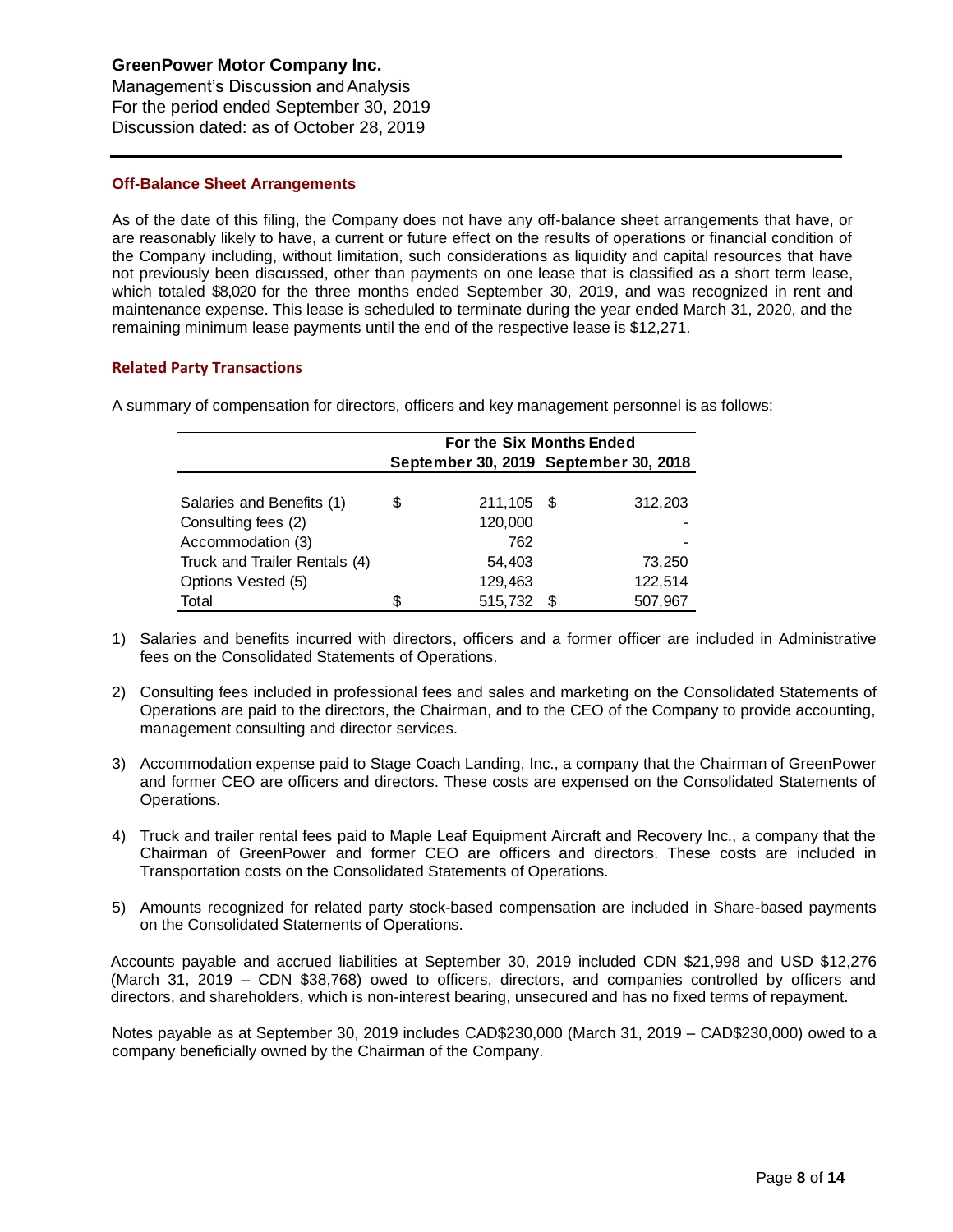Management's Discussion andAnalysis For the period ended September 30, 2019 Discussion dated: as of October 28, 2019

As at September 30, 2019, two companies beneficially owned by the Chairman of the Company had loans outstanding to the Company with a total value of CDN \$1,250,000 and USD \$120,000 (March 31, 2019 - CDN \$1,430,000 and USD \$120,000). On March 31, 2019, the two companies renewed loans to the Company for CDN \$1,050,000 and USD \$120,000. The principal and interest on the loans is repayable on the earlier of the date that (i) the Company completes an equity financing of more than US\$5,000,000, (ii) from receipt of proceeds on the sale of buses in excess of US\$5,000,000, or (iii) July 1, 2020. Loans outstanding with one company beneficially owned by the Chairman totaling CAD \$380,000 plus accrued interest were repaid on May 31, 2019. During June 2019, a company beneficially owned by the Chairman loaned the Company an additional CAD\$200,000. The Company has agreed to grant the lender in each of these loans a general security assignment on the assets of GreenPower Motor Company Inc., which will be subordinated to the BMO Bank of Montreal.

Loans payable to related parties of \$1,336,492 (March 31, 2019 - \$1,498,907) include the loans with terms described above, including accrued interest, and other loans payable to directors and officers, companies controlled by directors and officers, which are unsecured and have no fixed terms of repayment.

The outstanding balance of unconverted convertible debentures at September 30, 2019 (Note 13), includes CDN\$3,025,000 (March 31, 2019 – CDN\$3,025,000) owed to directors and companies controlled by directors.

These transactions were measured at the exchange amount, which is the amount agreed upon by the transacting parties.

## **New and Amended Standards**

#### *Adoption of accounting standards*

The following new or amended standards were adopted during the year ended March 31, 2019:

IFRS 15 Revenue from Contracts with Customers provides a single principle-based framework to be applied to all contracts with customers. IFRS 15 replaces the previous revenue standard IAS 18, Revenue, and the related Interpretations on revenue recognition. The standard scopes out contracts that are considered to be lease contracts, insurance contracts and financial instruments. The new standard is a control-based model as compared to the existing revenue standard which is primarily focused on risks and rewards. Under the new standard, revenue is recognized when a customer obtains control of a good or service. Transfer of control occurs when the customer has the ability to direct the use of and obtain the benefits of the good or service. This standard is effective for reporting periods beginning on or after January 1, 2018.

IFRS 9 Financial Instruments replaces the current standard IAS 39 Financial Instruments: Recognition and Measurement, replacing the current classification and measurement criteria for financial assets and liabilities with only two classification categories: amortized cost and fair value. This standard has an effective date of January 1, 2018.

IFRS 16 Leases was issued in January 2016 and specifies how an IFRS reporter will recognize, measure, present and disclose leases. The standard provides a single lessee accounting model, requiring lessees to recognize assets and liabilities for all leases unless the lease term is 12 months or less or the underlying asset has a low value. Lessors continue to classify leases as operating or finance, with IFRS 16's approach to lessor accounting substantially unchanged from its predecessor, IAS 17. This standard is effective for reporting periods beginning on or after January 1, 2019.

The adoption of the above accounting policies impacted the consolidated financial statements for the three months ended September 30, 2019 as described in the respective notes.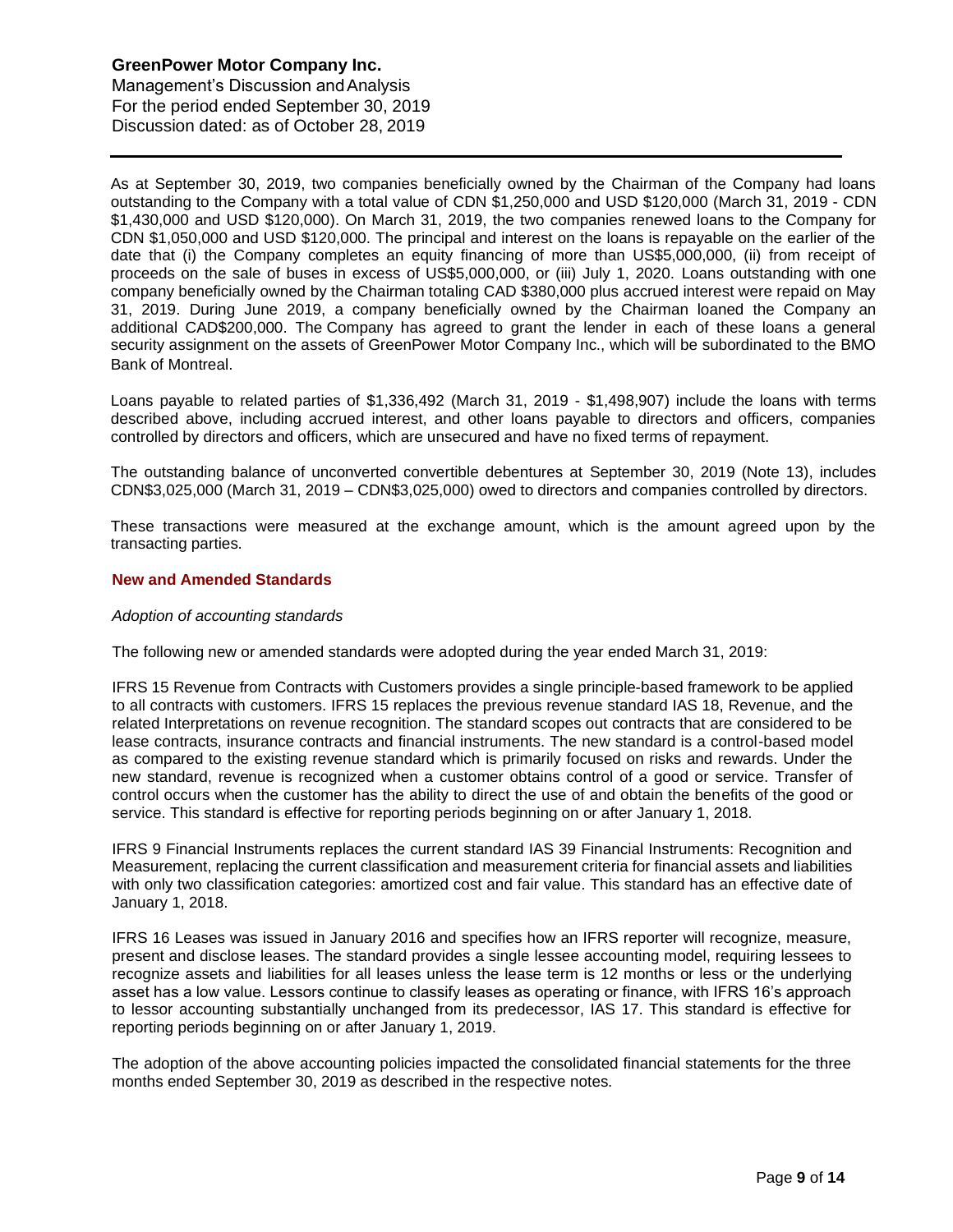Management's Discussion andAnalysis For the period ended September 30, 2019 Discussion dated: as of October 28, 2019

#### *Future accounting pronouncements*

Certain new accounting standards and interpretations have been published by the IASB or the IFRS Interpretations Committee that are not mandatory for the September 30, 2019 reporting period.

The Company has reviewed new and revised accounting pronouncements that have been issued but are not yet effective. The Company has not early adopted any of these standards and is currently evaluating the impact, if any, that these standards might have on its consolidated financial statements.

#### **Critical Accounting Estimates**

Significant assumptions about the future and other sources of estimation uncertainty that management has made at the end of the reporting period, that could result in a material adjustment to the carrying amountsof assets and liabilities, in the event that actual results differ from assumptions made, relate to, but are not limited to, the inputs used in the Black-Scholes option pricing model to measure stock-based compensation and warrants, determination of the liability portion of convertible debentures, determination of the useful life of equipment, net realizable value of inventory, provision for warranty expense, and the \$nil provision for income taxes. Critical estimates used in the preparation of these accounting statements include but are not limited to the following:

#### *Critical accounting judgments*

- i. the determination of the discount rate to use to discount the promissory note receivable,finance lease receivable and lease liabilities;
- ii. the determination of the functional currency of each entity within the consolidated Company;
- iii. the Company's ability to continue as a going concern;
- iv. The classification of leases as either financial leases or operating leases; and
- v. The identification of performance obligations in revenue contracts and the determination ofwhen they are satisfied.

#### **Financial Instruments**

The Company's financial instruments consist of cash and restricted cash, accounts receivable, finance lease receivable, promissory note receivable, line of credit, accounts payable and accrued liabilities, note payable, loans payable to related parties, promissory note payable, convertible debentures and lease liabilities. As at September 30, 2019, the Company had working capital \$1,648,610. The Company's continuing operations are dependent upon its ability to raise capital and generate cash flows from operations.

The Company has exposure to the following financial instrument related risks.

#### **Credit risk**

The Company's exposure to credit risk is on its cash, finance lease, and promissory note receivable. Cash consists of cash bank balances held in major financial institutions in Canada and the United States with a high credit quality and therefore the Company is exposed to minimal risk. The Company assesses the credit risk of its promissory note receivable counterparty and lease counterparty on an annual basis and believes it is exposed to minimal credit risk.

#### **Liquidity risk**

The Company tries to ensure that there is sufficient capital in order to meet short-term business requirements, after taking into account the Company's cash balances and available liquidity on the Company's \$5 million operating line of credit. The Company's cash is invested in bank accounts at major financial institutions in Canada and the United States and is available on demand. The Company will continue to rely on additional financings to further its operations and meet its capital requirements.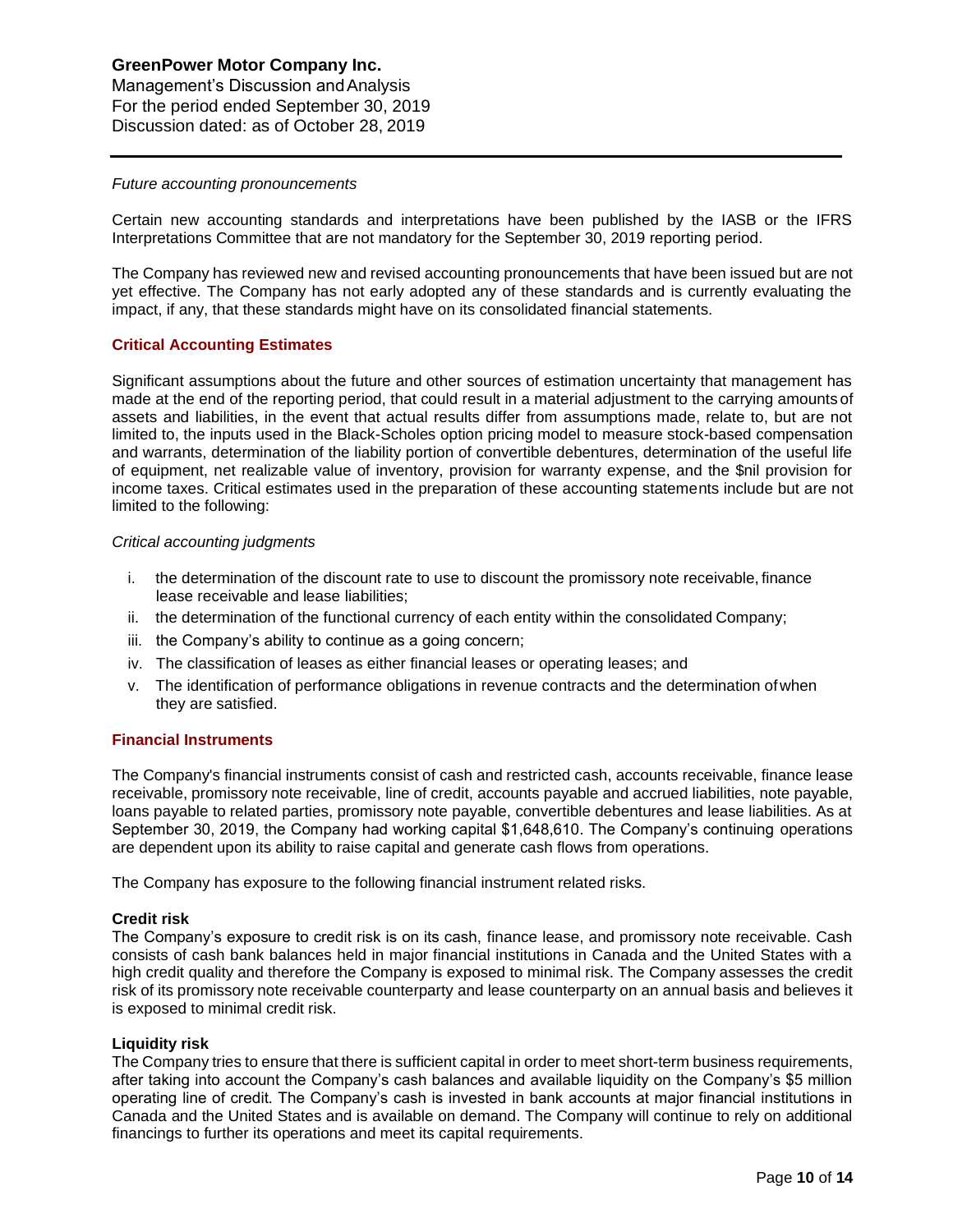Management's Discussion andAnalysis For the period ended September 30, 2019 Discussion dated: as of October 28, 2019

# **Trade Tariffs**

The Company manufactures and imports key components from overseas that are subject to tariffs on importation into the United States, and for which the Company is currently paying tariffs. Recently announced tariff increases on goods imported from China will have a small increase in the cost of key components imported from China.

#### **Market risks**

Market risk is the risk of loss that may arise from changes in market factors such as interest rates and foreign exchange. The Company believes interest rate risk is not material.

The Company is exposed to foreign exchange risk as it conducts business in both the United States and Canada. Management monitors its foreign currency balances, but the Company does not engage in any hedging activities to reduce its foreign currency risk.

At September 30, 2019, the Company was exposed to currency risk through the following monetary assets and liabilities in CDN Dollars.

| Cash                                     | \$<br>83.504    |
|------------------------------------------|-----------------|
| Accounts Receivable                      | 41.554          |
| <b>Promissory Notes Receivable</b>       | 1.000.000       |
| Accounts Payable and Accrued Liabilities | (209, 922)      |
| Loans Payable to Related Parties         | (1,250,000)     |
| Convertible Debentures                   | (5,646,000)     |
| Note Payable                             | \$<br>(380,000) |

Based on the net exposure and assuming all other variables remain constant, a 10% change in the appreciation or depreciation of the Canadian dollar relative to the US dollar would result in a change of approximately \$480,000 to other comprehensive income/loss.

#### **Capital Management**

The capital structure of the Company consists of cash, operating line of credit, secured and unsecured promissory notes and convertible debentures and equity attributable to common shareholders, consisting of issued share capital and deficit. There was no change to the Company's approach to capital management during the year. The Company is not subject to externally imposed capital requirements.

#### **Outlook**

For the immediate future, the Company plans to:

- Complete production and delivery of EV Stars currently in various stages of production
- Deliver the remaining EV350 to the City of Porterville
- Deliver Synapse school buses to various customers
- Conduct the Altoona test
- Expand assembly and manufacturing capabilities in the Company's leased facility in Porterville, including "Complete Knock Down" assembly of an EV Star
- Uplist the Company's shares to Nasdaq
- Further develop its sales and marketing, engineering and technical resources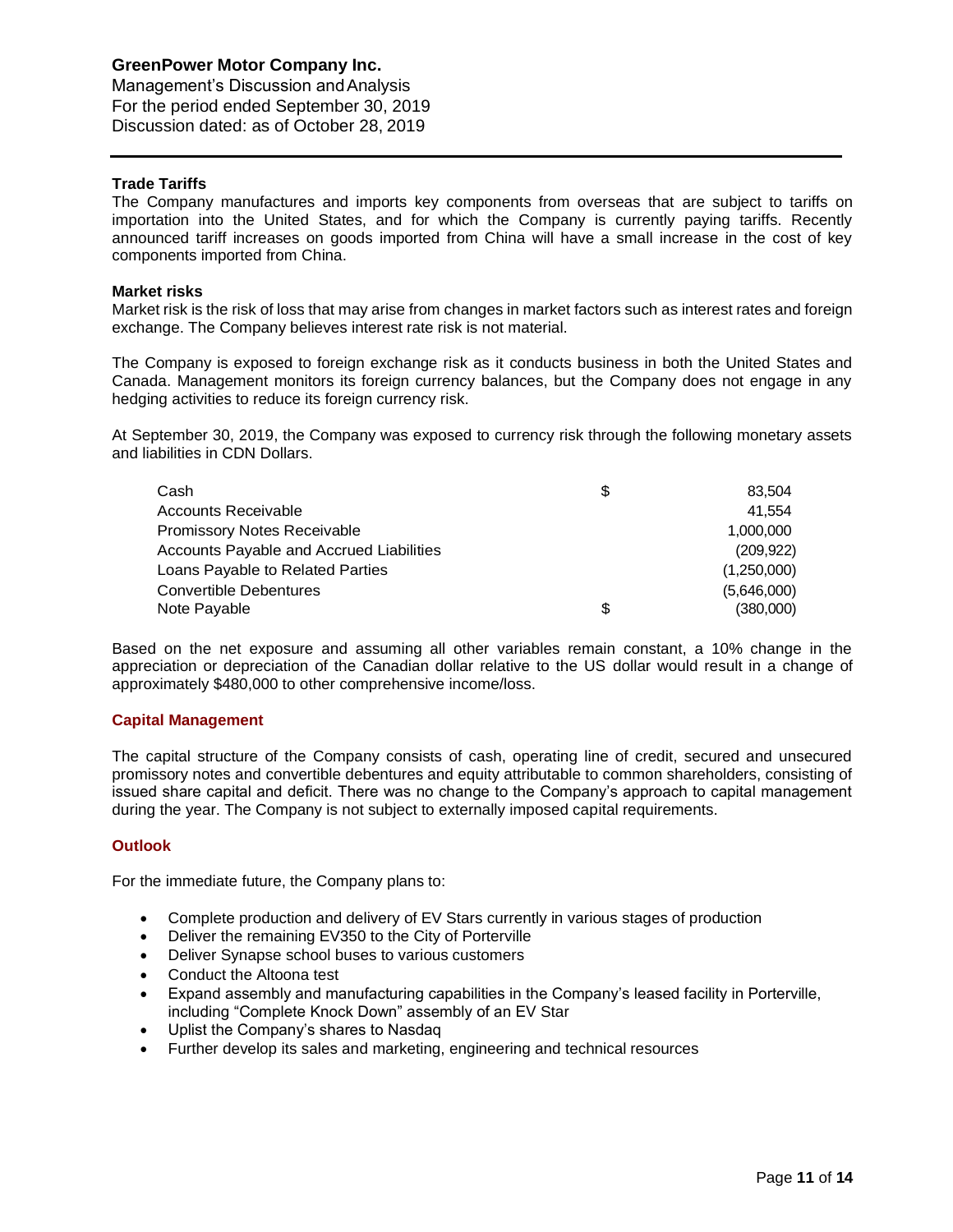Management's Discussion andAnalysis For the period ended September 30, 2019 Discussion dated: as of October 28, 2019

#### **Capitalization and Outstanding Security Data**

The total number of common shares issued and outstanding is 108,207,251 as of September 30, 2019. There are no preferred shares issued and outstanding.

An incentive stock option plan was established for the benefit of directors, officers, employees and consultants of the Company. As of September 30, 2019, there are 5,805,313 options granted and outstanding. The total number of common share warrants outstanding as of the same date is 28,490,568.

As at October 30, 2019, the company had 108,257,251 issued shares, 5,522,313 options outstanding, and 28,490,568 warrants outstanding.

#### **Disclosure of Internal Controls**

Management has established processes to provide them sufficient knowledge to support representations that theyhave exercised reasonable diligence that (i) the financial statements do not contain anyuntrue statement of material fact or omit to state a material fact required to be stated or that is necessary to make a statement not misleading in light of the circumstances under which it is made, as of the date of and for the periods presented by the financial statements, and (ii) the financial statements fairly present in all material respects the financial condition, results of operations and cash flow of the Company, as of the date of and for the periods presented.

In contrast to the certificate required for non-venture issuers under National Instrument 52-109, Certification of Disclosure in Issuers' Annual and Interim Filings ("NI 52-109"), the Venture Issuer Basic Certificate does not include representations relating to the establishment and maintenance of disclosure controls and procedures ("DC&P") and internal control over financial reporting ("ICFR"), as defined in NI 52-109. In particular, the certifying officers filing this certificate are not making any representations relating to the establishment and maintenance of:

- i. controls and other procedures designed to provide reasonable assurance that information required to be disclosed by the issuer in its annual filings, interim filings or other reports filed or submitted under securities legislation is recorded, processed, summarized and reported within the time periods specified in securities legislation; and
- ii. a process to provide reasonable assurance regarding the reliability of financial reporting and the preparation of financial statements for external purposes in accordance with the issuer's GAAP (IFRS).

The issuer's certifying officers are responsible for ensuring that processes are in place to provide them with sufficient knowledge to support the representations they are making in the certificate. Investors should be aware that inherent limitations on the ability of certifying officers of a venture issuer to design and implement on a cost effective basis DC&P and ICFR as defined in NI 52-109 may result in additional risks to the quality, reliability, transparency and timeliness of interim and annual filings and other reports provided under securities legislation.

#### **Risk Factors**

Investing in the common shares of the Company involves risk. Prospective investors should carefully consider the risks described below, together with all of the other information included in this MD&A before making an investment decision. If any of the following risks actually occurs, the business, financial condition or results of operations of the Company could be harmed. In such an event, the trading price of the common shares could decline and prospective investors may lose part or all of their investment.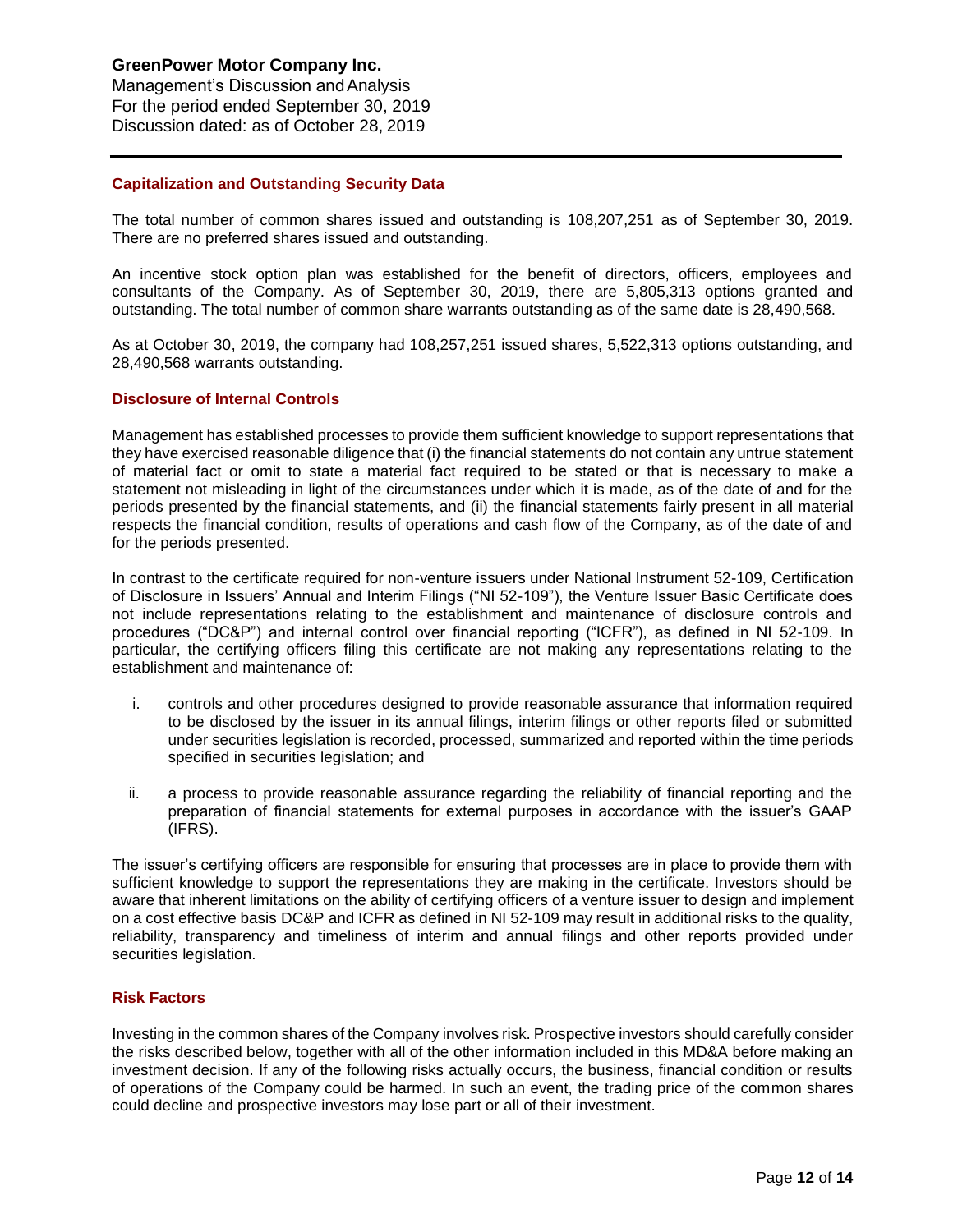Management's Discussion andAnalysis For the period ended September 30, 2019 Discussion dated: as of October 28, 2019

## No Operating History

The Company has not paid any dividends and may not produce earnings or pay dividends in the immediate or foreseeable future.

### Reliance on Management

The Company is relying solely on the past business success of its directors and officers. The success of the Company is dependent upon the efforts and abilities of its directors, officers and employees. The loss of any of its directors, officers or employees could have a material adverse effect upon the business and prospects of the Company.

## Operational Risk

The Company is exposed to many types of operational risks that affect all companies. Operational risk is the risk of loss resulting from inadequate or failed internal processes, people and/or systems. Operational risk is present in all of the Company's business activities, and incorporates exposure relating to fiduciary breaches, product liability claims, product recalls, regulatory compliance failures, legal disputes, business disruption, technology failures, business integration, damage to physical assets, employee safety, dependence on suppliers, foreign exchange fluctuations, insurance coverage and rising insurance costs. Such risks also include the risk of misconduct, theft or fraud by employees or others, unauthorized transactions by employees, operational or human error or not having sufficient levels or quality of staffing resources to successfully achieve the Company's strategic or operational objectives.

The occurrence of an event caused by an operational risk that is material could have a material adverse effect on the Company's business, financial condition, liquidity and operating results.

#### Volatile Operating Results

Our orders with our customers generally require time-consuming customization and specification. We incur significant operating expenses when we are building a bus prior to sale or designing and testing a new bus. If there are delays in the sale of buses to customers, such delays may lead to significant fluctuations in results of operations from quarter to quarter, making it difficult to predict our financial performance on a quarterly basis.

#### Competition in the industry

The Company competes against a number of existing manufacturers of all-electric buses, traditional diesel buses and other buses with various models based on size, purpose or performance features. The Company competes in the non-diesel or alternative fuel segment of this market. There are existing competitors in the various market segments with the potential for future competitors.

#### Provision for Warranty Costs

The Company offers warranties on the transit, charter and school buses it sells. Management estimates the related provision for future warranty claims based on historical warranty claim information as well as recent trends that might suggest past cost information may differ from future claims. Factors that could impact the estimated claim information include the success of the Company's productivity and quality initiatives as well as parts and labour costs. Actual warranty expense will differ from the provisions which are estimated by management.